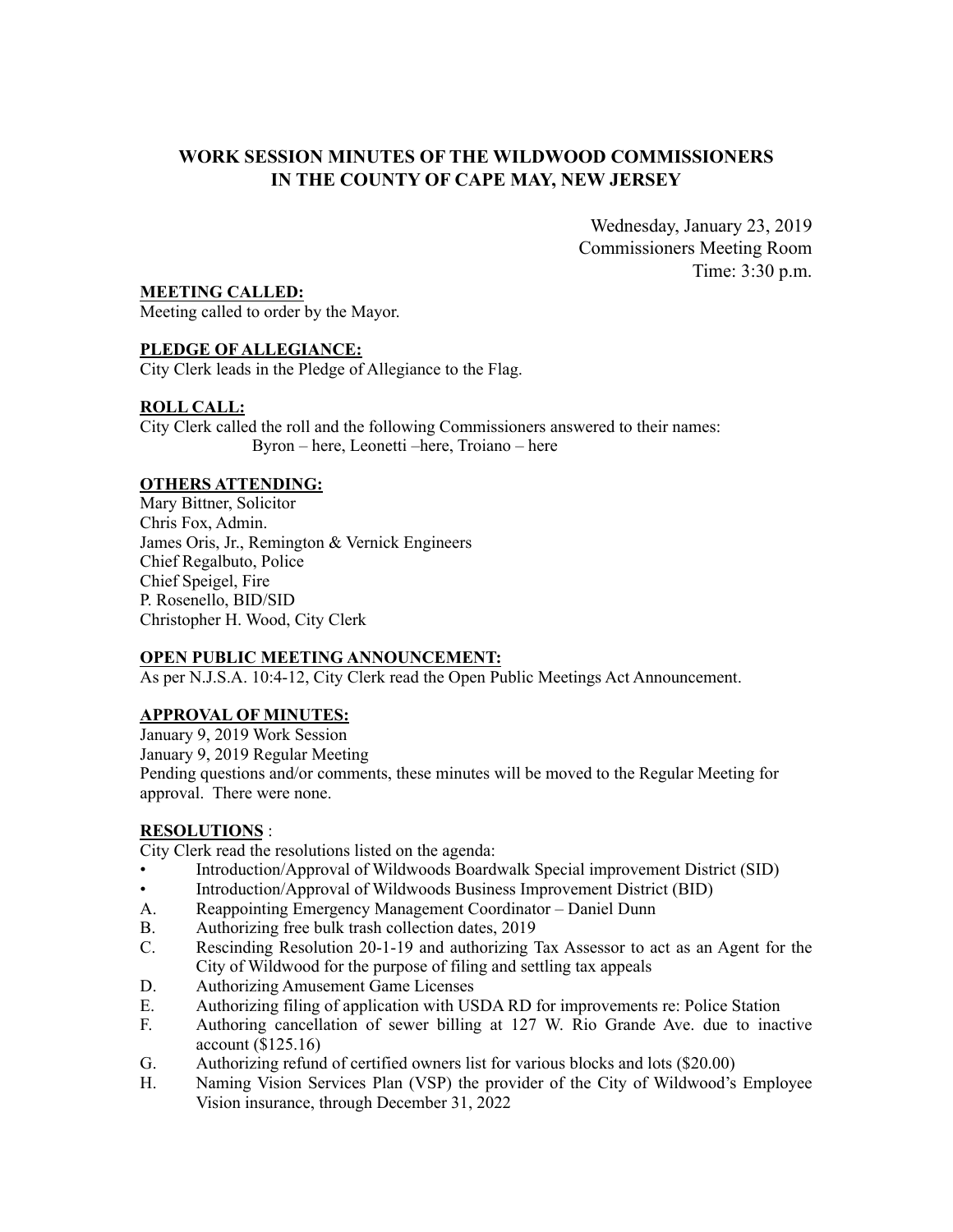- I. Approving Boardwalk Master Plan
- J. Approving Superior Officers contract
- K. Approving FOP Contract
- L Authorizing payment of bills in the amount of \$2,962,175.24 dated January 23, 2019

M. Authorizing filing of all reports and other data contained in this agenda

ADDITIONAL RESOLUTIONS

- I. Authorizing transfers between budget appropriations
- II. Amending contract with Remington & Vernick Engineers re: reconstruction of Magnolia Ave. (\$11,000.00 increase to \$34,000.00)

The Mayor thanked everyone involved in the police negotiations/contracts, and noted that the rank and file took a zero percent increase in the current year. He said it's a good contract for both sides.

# **ORDINANCES:**

1128-18 Amending, supplementing and codifying Ordinance No. 728-08 as a result of the 2017 general reexamination of the 2007 Comprehensive Master Plan **(SECOND READING/PUBLIC HEARING/ADOPTION)** 

**UNFINISHED BUSINESS:**

None

**COMMUNICIATIONS:**

● None

# **APPLICANTS:**

• Raffle, American Legion Post #184 – Various dates The Board moved this item to the Regular Meeting agenda for consideration.

# **NEW BUSINESS:**

With regard to the 2019 budget, the Mayor said he's directed the Administrator to cut 10% from the city's operating budget, across the board. The Mayor said he's going to take a pay cut of \$5,000.00 to set an example of the need to save money. Commissioner Leonetti said he'll do the same, that it's the fair thing to do. Commissioner Byron said he's on-board with the pay cut, but noted the City's real problem is its operating budget.

### **REPORTS:**

Engineer's Report – On file in the Engineer's Office.

# **EXECUTIVE SESSION:**

None

**ADJOURNED:** There being no further business to be discussed, this Work Session meeting was adjourned at 3:41 p.m. Remarks as typed highlighted not verbatim as to subject matter. MOTION: Byron SECONDED: Leonetti ROLL CALL: Byron – Yes, Leonetti – Yes, Troiano – Yes

 $\mathcal{L}_\text{max}$  , where  $\mathcal{L}_\text{max}$  and  $\mathcal{L}_\text{max}$  and  $\mathcal{L}_\text{max}$  and  $\mathcal{L}_\text{max}$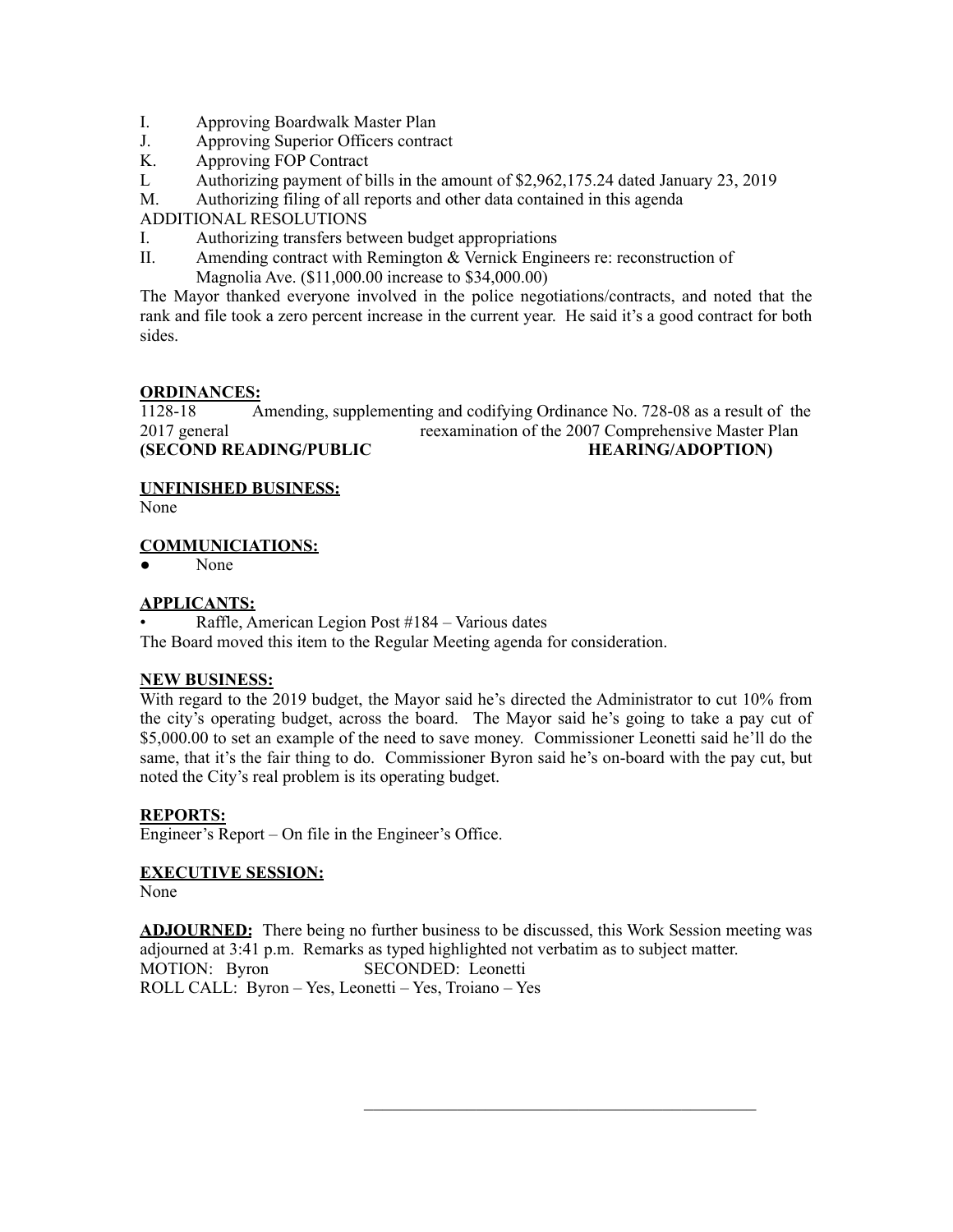PETER BYRON, COMMISSIONER

ANTHONY LEONETTI, COMMISSIONER

 $\mathcal{L}_\text{max}$ 

 $\mathcal{L}_\text{max}$  , where  $\mathcal{L}_\text{max}$  and  $\mathcal{L}_\text{max}$  and  $\mathcal{L}_\text{max}$  and  $\mathcal{L}_\text{max}$ 

# ERNEST TROIANO, JR., MAYOR

ATTEST:

CHRISTOPHER H. WOOD, CITY CLERK

DATE MINUTES APPROVED: February 13, 2019 CHRISTOPHER H. WOOD, CITY

**CLERK**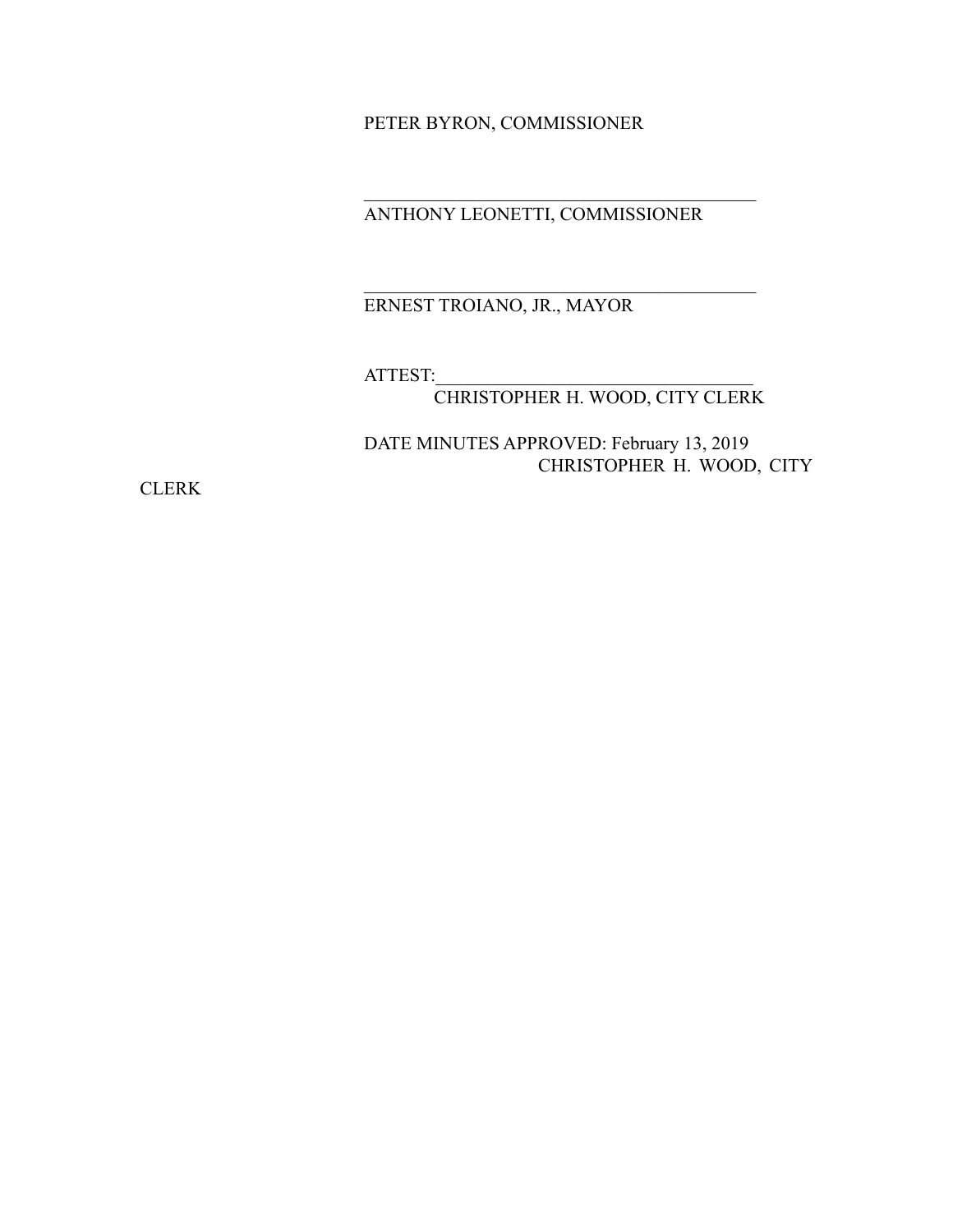# **REGULAR COMMISSION MINUTES OF THE WILDWOOD COMMISSIONERS IN THE COUNTY OF CAPE MAY, NEW JERSEY**

Wednesday, January 23, 2019 Commissioner's Meeting Room Time: 3:42 p.m.

# **MEETING CALLED**

Meeting called to order by the Mayor.

### **PLEDGE OF ALLEGIANCE**

City Clerk leads in the Pledge of Allegiance to the Flag.

# **ROLL CALL**

City Clerk called the roll and the following Commissioners answered to their names: Byron – here, Leonetti – here, Troiano - here

### **OTHERS ATTENDING**

Mary Bittner, Solicitor Chris Fox, Admin. James Oris, Jr., Remington & Vernick Engineers Chief Regalbuto, Police Chief Speigel, Fire P. Rosenello, BID/SID Christopher H. Wood, City Clerk

### **OPEN PUBLIC MEETING ANNOUNCEMENT**

As per N.J.S.A. 10:4-12, City Clerk read the Open Public Meetings Act Announcement.

### **APPROVAL OF MINUTES:**

January 9, 2019 Word Session January 9, 2019 Regular Meeting MOTION: Leonetti SECOND: Byron ROLL CALL: Byron – Yes, Leonetti – Yes, Troiano – Yes

# **EARLY PUBLIC COMMENT:**

None.

**RESOLUTIONS**: City Clerk read the resolutions listed on the agenda.

30-1-19 Introduction/Approval of Wildwoods Boardwalk Special improvement District (SID)

31-1-19 Introduction/Approval of Wildwoods Business Improvement District (BID)

MOTION: Leonetti SECONDED: Byron

ROLL CALL: Byron – Yes, Leonetti – Yes, Troiano – Yes

The Mayor announced that the above Resolutions will be considered for adoption on February 27, 2019, 3:30 p.m.

32-1-19 Reappointing Emergency Management Coordinator – Daniel Dunn

33-1-19 Authorizing free bulk trash collection dates, 2019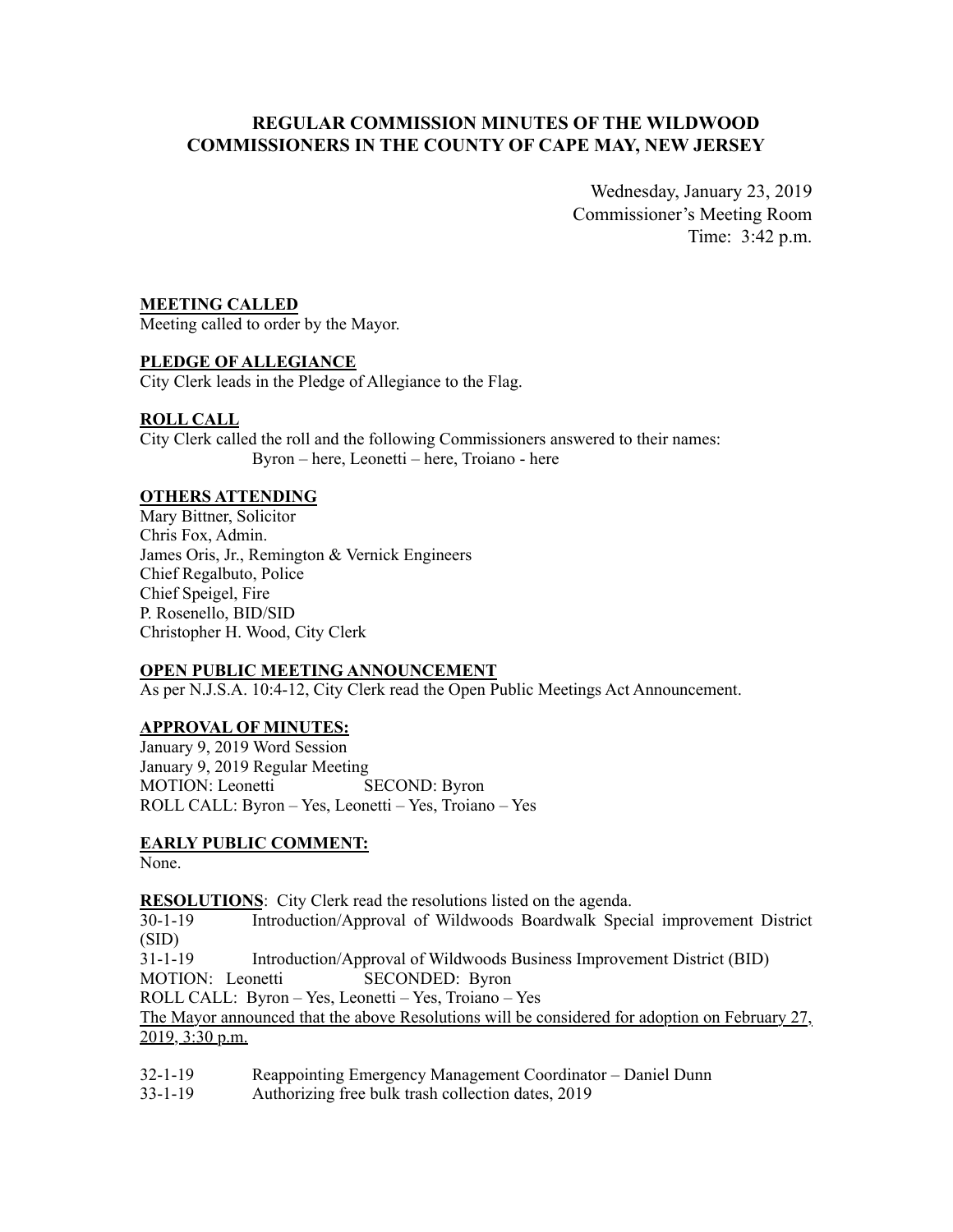34-1-19 Rescinding Resolution 20-1-19 and authorizing Tax Assessor to act as an Agent for the City of Wildwood for the purpose of filing and settling tax appeals<br> $35-1-19$ Authorizing Amusement Game Licenses 36-1-19 Authorizing filing of application with USDA RD for improvements re: Police Station 37-1-19 Authoring cancellation of sewer billing at 127 W. Rio Grande Ave. due to inactive account (\$125.16) 38-1-19 Authorizing refund of certified owners list for various blocks and lots (\$20.00) 39-1-19 Naming Vision Services Plan (VSP) the provider of the City of Wildwood's Employee Vision insurance, through December 31, 2022 40-1-19 Approving Boardwalk Master Plan 41-1-19 Approving Superior Officers contract 42-1-19 Approving FOP Contract 43-1-19 Authorizing payment of bills in the amount of \$2,962,175.24 dated January 23, 2019 44-1-19 Authorizing filing of all reports and other data contained in this agenda 45-1-19 Authorizing transfers between budget appropriations 46-1-19 Amending contract with Remington & Vernick Engineers re: reconstruction of Magnolia Ave. (\$11,000.00 increase to \$34,000.00) MOTION: Leonetti SECOND: Byron ROLL CALL: Byron – Yes, Leonetti – Yes, Troiano – Yes

### **ORDINANCES:**

1128-18 Amending, supplementing and codifying Ordinance No. 728-08 as a result of the 2017 general reexamination of the 2007 Comprehensive Master Plan **(SECOND READING/PUBLIC HEARING/ADOPTION)** 

| MOTION TO OPEN THE PUBLIC HEARING: Troiano            | SECOND: Leonetti |
|-------------------------------------------------------|------------------|
| ROLL CALL: Byron – Yes, Leonetti – Yes, Troiano – Yes |                  |
| No Public Comment.                                    |                  |
|                                                       |                  |

MOTION TO CLOSE THE PUBLIC HEARING: Troiano SECOND: Leonetti ROLL CALL: Byron – Yes, Leonetti – Yes, Troiano – Yes

MOTION TO ADOPT: Troiano SECOND: Byron ROLL CALL: Byron – Yes, Leonetti – Yes, Troiano – Yes The Mayor announced that Ordinance No. 1128-18 has passed Second Reading.

### **APPLICANTS:**

Raffle, American Legion Post #184 – Various dates MOTION: Leonetti SECOND: Byron ROLL CALL: Byron – Yes, Leonetti – Yes, Troiano – Yes

### **REPORTS:**

None.

**PUBLIC COMMENT:** During regularly scheduled Board of Commissioners Meeting. Remarks are limited to five (5) minutes per person. The City Clerk will be keeper of time and advise speaker when time has expired. Each member of the public will be permitted to speak only once per meeting. Criticism of public employees will be directed to the Human Resources Department during work hours only.